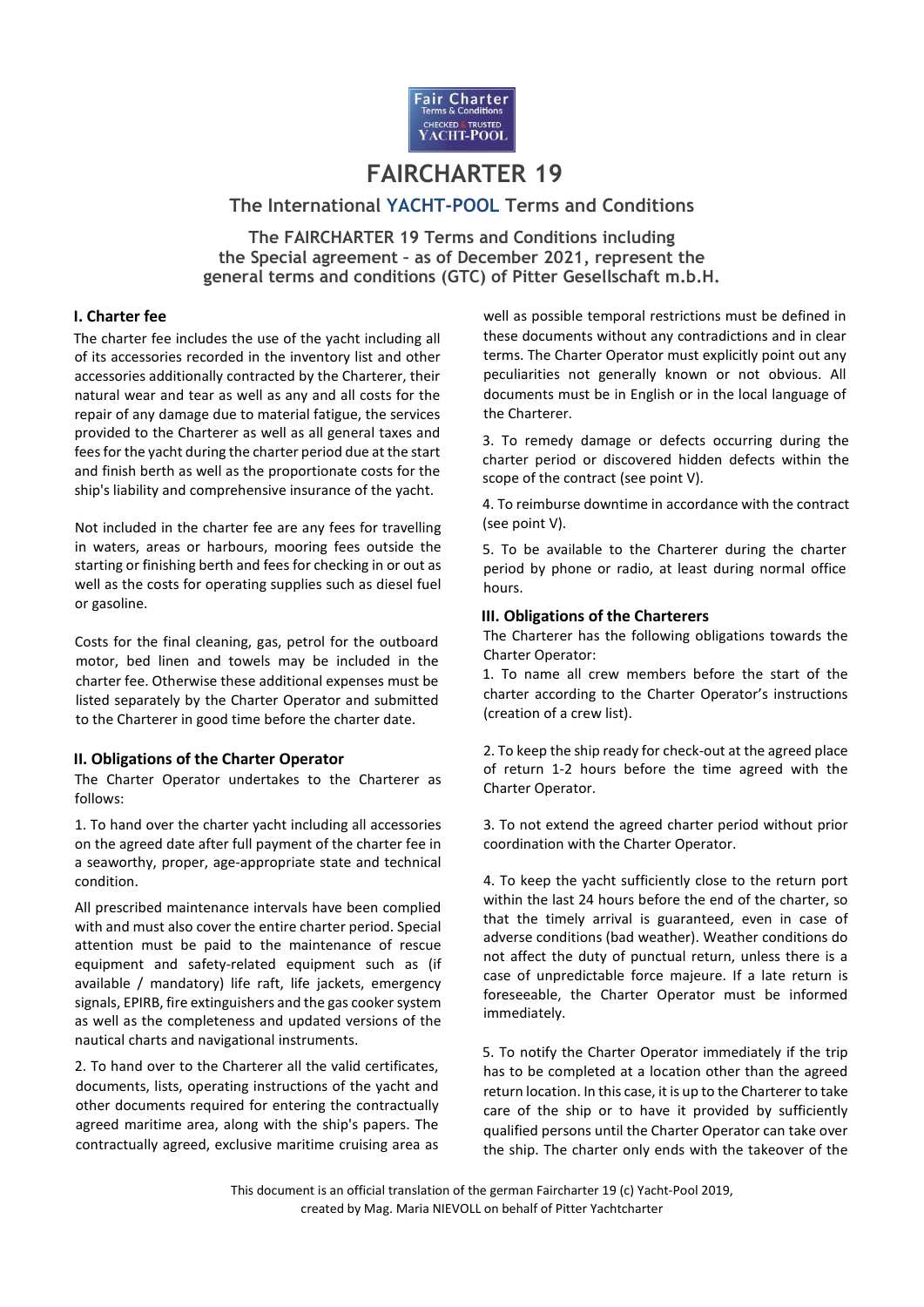yacht by the Charter Operator. The Charterer must bear the additional costs incurred by the Charter Operator due to any deviation from the agreed return location, unless there is a case of unforeseeable force majeure or the Charter Company himself has requested the alternative return location or the Charter Operator himself has caused such circumstances by way of culpable conduct (e.g. by hidden defects of the charter yacht).

6. To handle the yacht and equipment in a careful manner and in accordance with the rules of good seamanship.

7. To familiarize him-/herself with the technical and all other facilities of the yacht before departure, to observe the operating instructions on board and to inform him- /herself about the nautical, geographical and technical characteristics of the area (tides, currents, changed water levels in case of strong winds, fall winds, nozzle effects etc.).

8. To check the oil level of the engine and the bilges daily and check the sea cooling water circuit after starting the engine. Detected defects must be remedied immediately. Without sufficient oil or cooling, the engine may only be operated in the event of imminent danger to the ship and / or crew to avoid further damage.

Other necessary maintenance measures during the charter period must be explained by the Charter Operator to the Charterer on the occasion of the handover and also include a prepared maintenance list.

9. To diligently keep a written log on paper in which the usual nautical entries, records of weather reports, any damage to the yacht and equipment, grounding and other special incidents (rope ends in the yacht's propeller, etc.) are recorded.

10. To navigate with the help of the available, up-to-date nautical charts and to use electronic navigation aids only as additional supporting equipment.

11. If available, to keep a radio book and, if necessary, a customs and notation book conscientiously.

12. To immediately report any grounding (even without visible damage) and immediately head for the nearest port in case of any suspected damage to the charter yacht where the services of a diver must be engaged, organise a crane or a slip-up to get the yacht out of the water.

13. In the event of damage, undertake damage avoidance and mitigation in accordance with good seamanship and fulfil the reporting and cooperation obligations to all participants, authorities and insurance companies. If s/he refuses to do so, the charter customer will be fully liable for the damage.

14. To observe special wind and weather conditions, to exercise special caution when navigating at night.

15. Only arrive in ports and leave ports by way of the yacht's engine; avoid operating the engine while the sails are set, but in absolutely no case leave the engine running while sailing with more than 10 degrees heeling.

16. Do not let the battery voltage of all on-board batteries fall below 12 volts. For this purpose, the batteries should be charged in good time via the engine, any generator or shore power connection that may be present, and if necessary, consumers should be switched off. Bulk consumers such as anchor windlass or bow thruster may only be operated if the battery voltage is supported in parallel by the engine or any existing generator.

17. To only land in – and use – harbours or berths where safe entry and exit, mooring and lying can be ensured over the planned period.

18. To enter the charter yacht only with suitable, clean and non-marking boat shoes.

19. To provide towage assistance to others only in an emergency, to have the charter yacht towed only in an emergency and to use boat-owned ropes and then to occupy it only on cleats, winches or the mast base so that the towing connection can be released even under tension (under no circumstances with a bowline knot), and not to make any agreements regarding towing and/or recovery costs, unless the helping party would otherwise refuse to provide assistance.

20. To fulfil the legal regulations of the countries of stay, to inquire in advance about any necessary licenses or driving rights that might be required.

21. Always duly clear inward and outward and pay any and all applicable mooring fees correctly.

22. To report theft of the yacht or its accessories immediately to the nearest police station.

# **23. To report liability claims immediately to the nearest port authority and have them hand over a log of the report.**

24. Not to pass on the charter yacht to third parties or to sublet the yacht.

This document is an official translation of the german Faircharter 19 (c) Yacht-Pool 2019, created by Mag. Maria NIEVOLL on behalf of Pitter Yachtcharter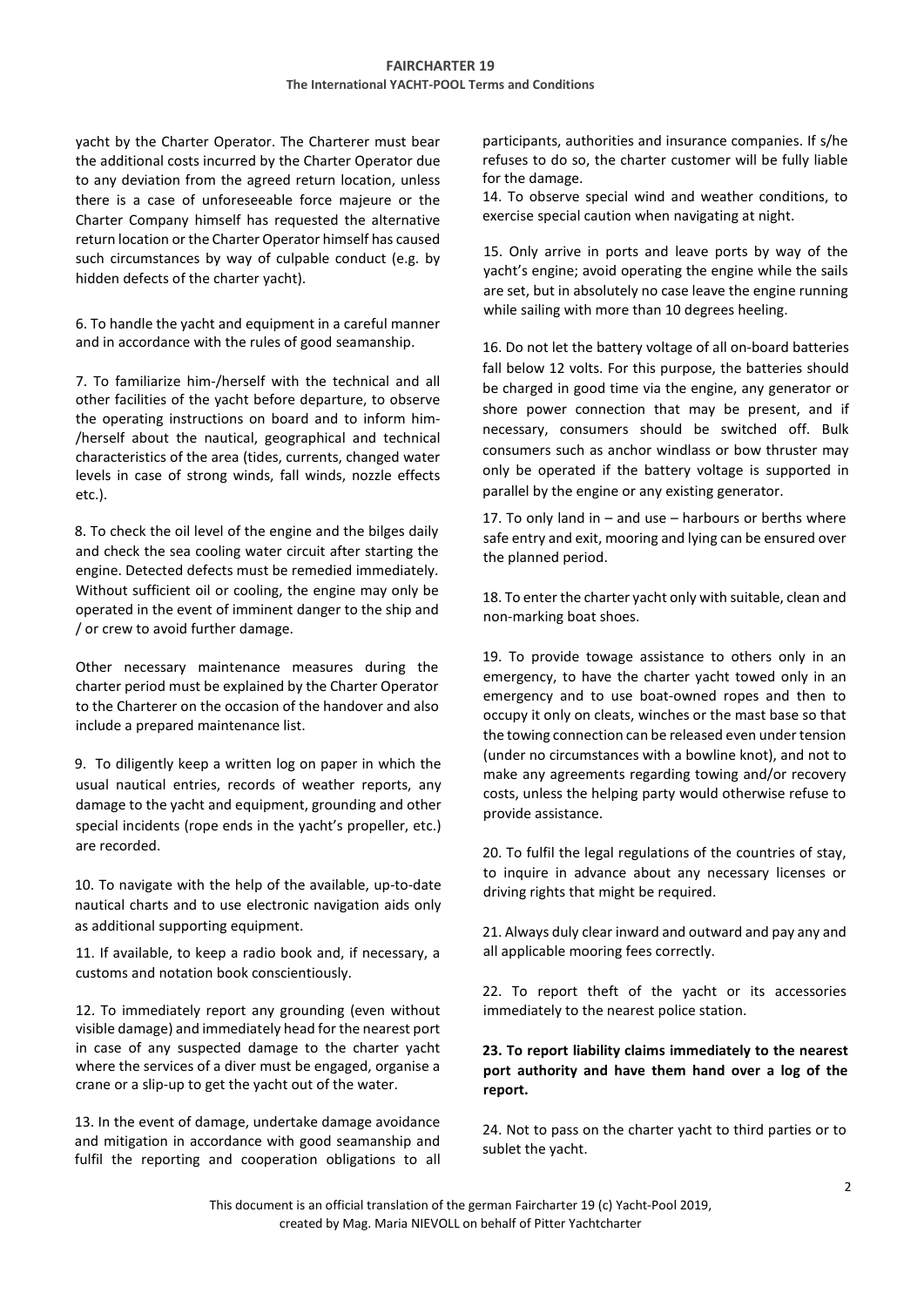25. Not to take more persons on board than permitted or agreed and thus named in the crew list.

26. Not to make any changes to the ship and equipment, unless this serves to ward off imminent damage or has been agreed in advance with the Charter Operator.

27. Not to carry any animals and/or undeclared dutiable goods or dangerous goods or materials, not to participate in regattas or to use the yacht for commercial purposes (for example for training purposes, goods or passenger transport) without the prior written consent of the Charter Operator.

28. To not leave the sheltered harbour or mooring if a recognized or general weather forecast for the time scheduled for the next leg announces winds of constant 7 Bft or more in the relevant sea area.

Only if there is a clear threat to the yacht or the crew to be feared in the previously protected harbour or berth due to unexpected weather changes, the nearest protected harbour or berth is to be approached.

29. The contractually agreed sea area (see point II 2) may only be left with the express consent of the Charter Operator. The Charter Operator has the right to further limit this sea area in case of uncertain or unusual navigation conditions, in terms of space or time (for example, to impose a nocturnal driving ban).

30. The Charterer or skipper is responsible for the management of the yacht and is liable to the Charter Operator or insurer for damages resulting from disregard of the required rules of conduct. Within the scope of this contract, the crew members are vicarious agents of the Charterer and/or skipper.

## **IV. Driving licenses, certificates of competence**

The Charterer may either be the skipper of the chartered yacht or s/he may designate a crew member of choice to serve as skipper.

The skipper has to prove to the Charter Operator the possession of the driving licenses and certificates of competence necessary to guide the yacht in the entire contractually stipulated sea area. Furthermore, the Charterer must ensure that the skipper has all the necessary nautical, navigational and nautical knowledge and experience in order to safely manage the chartered yacht, as specified in point III, under sail and/or engine, taking into account the responsibility for crew and material.

The Charter Operator is entitled to check the skipper's ability to navigate before handing over the charter yacht. For this purpose, he can demand proof of the previous experience of the skipper prior to the conclusion of the contract and he can demand the presentation of the licenses or driving licenses required to navigate the yacht in the agreed class and area of the vessel. In the case of obvious inability to qualify for the safe navigation of the charter yacht and crew, the Charter Operator may provide or arrange for the Charterer to hire a skipper. If this is not possible or if the Charterer does not agree with this, the Charter Operator may refuse to hand over the yacht. In this case, the charter fee paid will only be repaid if the yacht can be successfully re-chartered at the originally agreed charter fee. If the yacht can only be re-chartered at a lower fee, the Charter Operator is entitled to withhold the corresponding difference.

# **V. Performance disruptions (charter contract) 1. Charterer's rights:**

a) If the Charter Operator does not make the charter yacht available 4 hours after the contractually agreed date at the latest, the Charterer shall be entitled to a proportional reduction in the charter fee for the downtime per day started.

The same applies mutatis mutandis during the charter period in the event of damage or defects occurring independently of the fault of the Charter Operator, unless these were caused culpably by the Charterer himself. The Charterer has to accept a restriction of use on the yacht for of up to 4 hours without any refund for each damage event. A restriction of use exists from the time from which the Charterer is considerably restricted in the use of the yacht due to a defect and/or a repair. A reasonable change to the planned itinerary (to allow for repair) and/or repair during normal harbour dock times is not a use restriction.

The Charterer may also withdraw from the contract, subject to full refund of the payments made, if more than 24 hours have elapsed since the agreed delivery date; this period is extended to 48 hours for a charter period of at least 10 days.

The Charter Operator is entitled to provide a reasonably acceptable replacement yacht, corresponding to the needs of the Charterer and objectively equivalent.

If it is already clear prior to the charter that the ship will not be available and cannot be handed over within 4 hours after the contractually agreed date at the latest, the Charterer has the right to withdraw from the contract before the start of the charter with full refund of the payments made.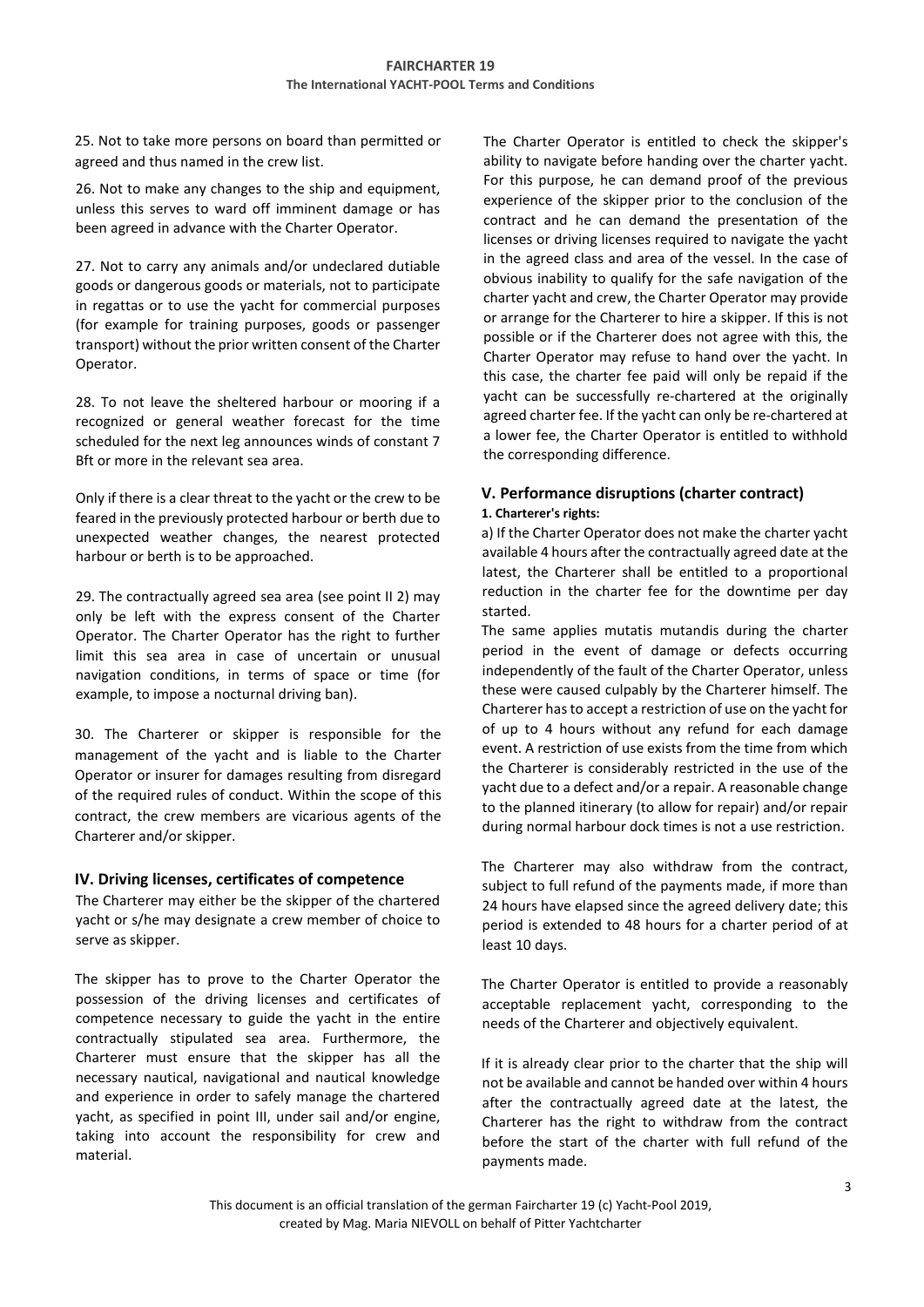b) In the event of negative deviations of the charter yacht, its equipment or accessories from the contractually agreed conditions (defects), the Charterer is entitled to a reasonable reduction of the charter fee. Any withdrawal from the contract is only possible if the charter yacht would be impaired thereby in its seaworthiness or if it objectively obstructs proper navigation using conventional navigation methods, thereby significantly increasing the risks to the safety of the ship and crew.

The Charterer can only claim reduction and cancellation by a written declaration in writing to the Charter Operator. The declaration must be made immediately after the defect becomes known and additionally in the check-out report, providing appropriate justification.

c) If the Charter Operator is not responsible for the default, the Charterer shall not be entitled to any reimbursement of any consequential damage (such as travel/accommodation costs) from the Charter Operator. In this case, however, the Charter Operator will assign any claims for damages against third parties to the Charterer. The Charter Operator must inform the Charterer comprehensively and immediately about such occurrences and their possible consequences.

#### 2. **Rights of the Charter Operator:**

a) Late return: If the yacht is returned later than 2 hours after the time agreed with the Charter Operator by the fault of the Charterer, the Charter Operator may require the pro rata continuation of the charter fee per started day.

The Charter Operator shall be entitled to demand compensation from the Charterer for all economic losses suffered by him (such as the costs of additional personnel to be contracted or kept on stand-by or failure or partial cancellation of subsequent charter).

b) Different place of return: If the yacht is not returned at the agreed place by the fault of the Charterer, the Charter Operator may require from the Charterer compensation for all economic damages incurred thereby (such as the cost of take-over at another location or costs for the repatriation of the yacht by sea or by land).

c) Weather conditions do not affect the Charterer's duty to the return in accordance with the contract, unless there is a case of unpredictable force majeure (see also point III.4). Both in the case of late return and alternative place of return, the Charterer Operator has the obligation to minimize the financial loss and to provide the Charterer with proof that the required costs have actually been incurred. The Charterer can provide evidence that no or merely minor damage has occurred.

# **VI. Cancellation regulations**

If the Charterer withdraws from the charter contract, except for the reasons stated under subparagraphs V 1a) and 1b), the contractually agreed cancellation costs shall apply in relation to the pure charter fee. For services, which are also omitted by the cancellation of the charter, no cancellation costs will be charged, such as e.g. for final cleaning, deposit, bed linen or special equipment.

If the Charterer can not take the trip, s/he must immediately notify the Charter Operator in writing, whereby the actual time of receipt at the Charter Operator shall be decisive. In case of a successful replacement charter on equal terms, the Charterer will receive back his or her payments made so far minus a processing fee of € 150.-. The Charterer may only provide a suitable replacement Charterer who will take over the contract, with the agreement and written consent of the Charter Operator. In the case of a replacement charter at reduced prices or for a shorter period, the respective difference plus the processing fee is payable by the Charterer. If different delivery and return ports or foreign ports have been contractually agreed, the compensation will increase by 20% each. The Charter Operator can withdraw from the contract if the costs incurred are not paid on time and expressly reserves the right to assert further claims for damages due to non-fulfilment of the contract. In all other cases, the Charter Operator is entitled to the contractually agreed charter fee.

**The conclusion of a charter cancellation insurance, with special coverage for charter-typical risks (for example, drop-out of the skipper leads to the cancellation of the entire trip) is therefore strongly recommended.**

## **VII. Payment Terms**

The payment of the charter fee is made as agreed in the contract, that is, in partial payments or as a total payment.

If the agreed payments are not made on time, the Charter Operator is entitled, after a fruitless reminder, to withdraw from the charter contract and to charter the yacht otherwise.

The Charterer must replace default amounts. The contract becomes valid when Charter and Charter Operator have exchanged written or electronic declarations of consent. The full payment of the charter fee to the Charter Operator and the contractual provision of the chartered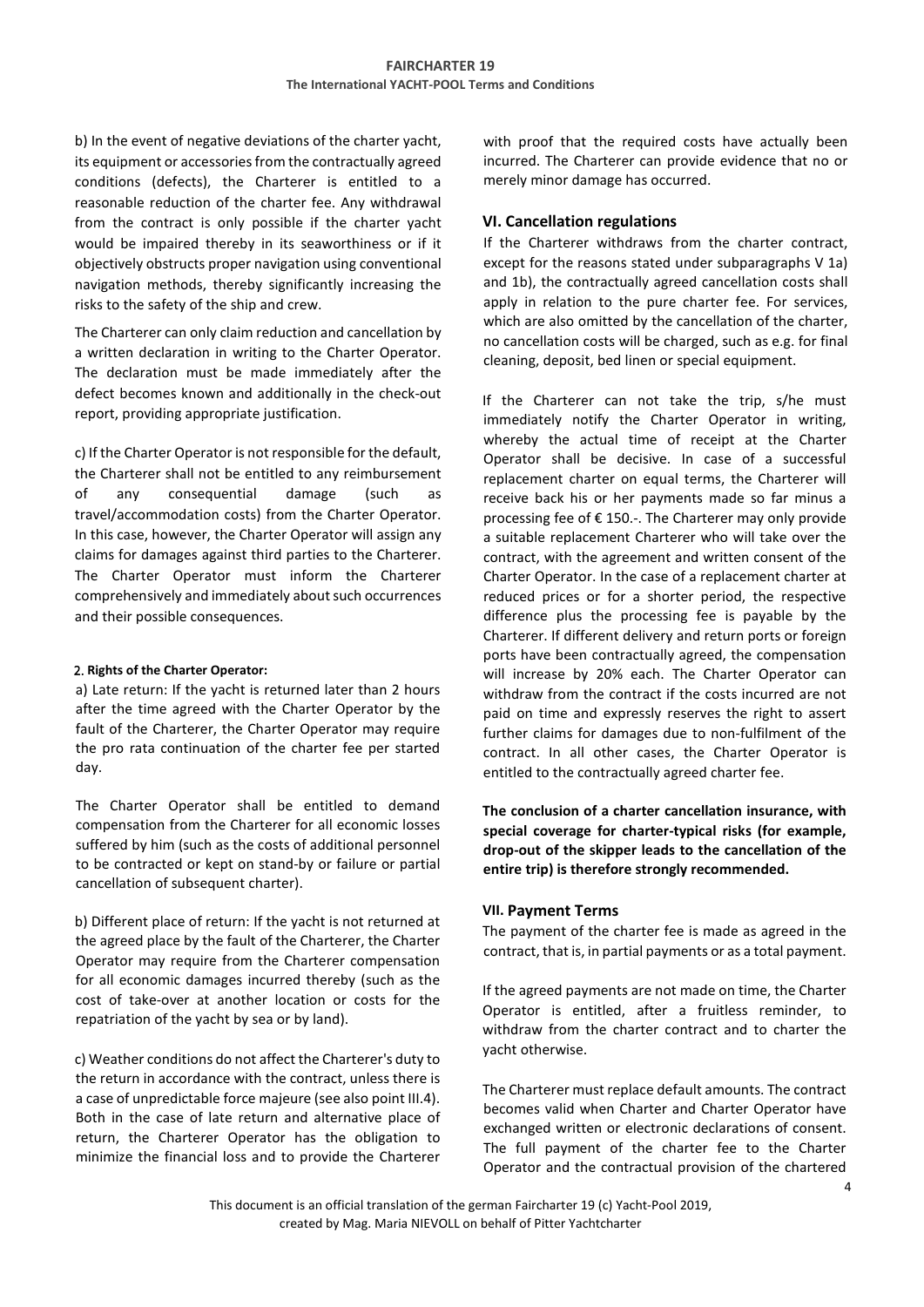yacht are confirmed to the Charterer by sending him or her a "boarding pass". Only the boarding pass issued by the Charter Operator is valid. The Charterer has to check the "boarding pass".

# **VIII. Takeover of the charter yacht**

The takeover of the charter yacht can only be done by presenting the submitted "boarding pass" provided to the Charterer by the Charter Operator. The Charterer takes over the yacht at his own responsibility. The Charter Operator or its representative hands over the charter yacht ready for sailing and otherwise in perfect condition to the Charterer, cleaned inside and outside, with connected gas bottle and reserve bottle and full fuel tank. The state of the vessel, all technical functions (especially sails, lights and engines) and the completeness of accessories and inventory are thoroughly checked by means of a list of equipment and a checklist by both contractors in the course of a briefing. The charter Operator guarantees that the yacht and its equipment meet the requirements of the laws and regulations applicable in the agreed charter area.

During the check of the navigational equipment and the nautical auxiliary material such as sea maps, manuals, compass, map plotter, echo-sounder, log, radio direction finder, the Charter Operator will inform the Charterer and point out to him or her, that despite careful and conscientious maintenance and control, malfunctions, inaccuracies and changes may still occur. The Charter Operator will also instruct the Charterer on his or her duty to regularly check navigation equipment and the nautical auxiliary material during the charter period. The Charter Operator can not take responsibility for the reliability and accuracy of electronic navigation aids.

The seaworthiness of the charter yacht and equipment is subsequently confirmed by both parties in a binding manner before being handed over by way of signing. After this, objections can no longer be made successfully. This does not apply if and to the extent that there were hidden defects at the time of delivery, even if the Charter Operator is not at fault here. The Charterer may only refuse to take over the yacht, if the seaworthiness is significantly compromised, but not in case of insignificant deviations or defects. The right of the Charterer to a reduction (see paragraph V 1) remains unaffected.

When taking over the yacht with the yacht's papers (see paragraph II 2), the Charter Company must provide proof that the yacht is under liability insurance and comprehensive insurance in accordance with the charter contract and that the premium has been paid.

# **IX. Return of the charter yacht**

The Charterer hands the charter yacht to the Charter Operator or his representative clear for sailing in a state according to the checklist, inside and outside cleaned (swept clean with empty sewage tanks and without garbage - unless otherwise agreed), with connected gas bottle and reserve bottle and full fuel tank. The Charter Operator is entitled to replace used and non-replenished material (such as fuel) at the Charterer's expense and to calculate the costs for it at a flat rate.

The Charter Operator is entitled to have the insufficient cleaning carried out at the Charterer's expense, unless it has been contractually agreed that the Charter Operator must carry out the cleaning.

Both parties jointly review the yacht's condition and the completeness of the equipment. In case of a merely suspected damage to the yacht, the Charterer must notify the Charter Operator and immediately report lost, damaged or no longer functional equipment upon return. Charterers and Charter Operator create a list of shortcomings and losses and then use this and the checklist to set up a protocol which is binding after being signed by both parties.

If the Charter Operator refuses to draw up an acceptance report or if he does not carry out the acceptance within 2 hours after the agreed return date, the yacht is deemed to have been handed over without defects. After this time, objections can no longer be successfully asserted. In particular, the Charter Operator is not entitled to withhold the deposit for subsequently determined damages.

This does not apply if and to the extent that there were hidden defects upon return, the existence of which the Charterer is responsible for as a result of intentional or grossly negligent acts or if the Charterer refuses to sign a correct acceptance record.

The nature, extent and amount of damage, the elimination of which can or should take place only at a later date and possibly after further use of the charter yacht, must be documented in detail and binding for both parties.

# **X. Damage**

Damage of any kind and their consequences, collisions, breakdowns, inability to manoeuvre, breakdowns, confiscation of the yacht or other special occurrences shall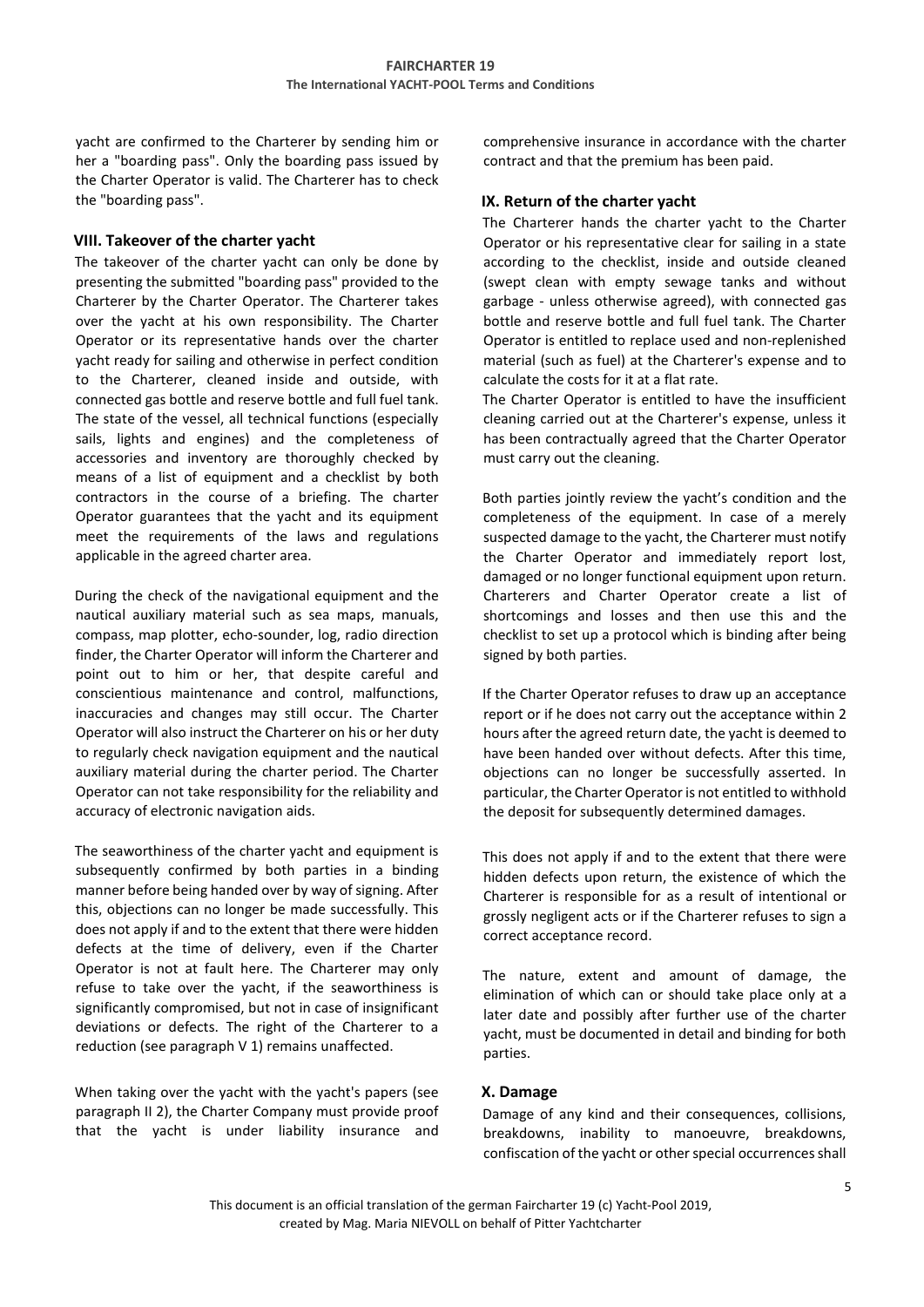be reported by the Charterer to the Charter Operator immediately. The Charterer must be available in case of damage for instructions or questions by radio or telephone.

Damage based on normal wear or material fatigue can be remedied by the Charterer up to an amount of  $\epsilon$  150.without consultation and will be refunded to the Charterer by the Charter Operator on submission of a receipt. For expenses exceeding this amount and except for cases of emergency or in case of imminent danger, the Charterer shall inform the Charter Operator and shall commission, document and supervise the repair work in consultation with the Charter Operator and, if necessary, financially make advance payments.

Replaced parts must be kept in store. The Charterer has to do everything possible to reduce the damage and its consequences (e.g. failure).

If damage can not be remedied at the current berth, the Charterer shall be obliged, at the request of the Charter Operator, to navigate to another reasonably close port or berth to carry out the repair or to return to the contractually agreed place of return of the yacht prematurely (preferably 24 hours before delivery), if this is acceptable and reasonable under the given circumstances.

The right of the Charterer to a reduction (see paragraph V 1) remains unaffected.

## **XI. Liability of the Charterer**

The Charterer shall be liable for all damage caused by himself or his crew to third parties and the charter yacht, their equipment or accessories, especially for damage due to incorrect operation or poor maintenance (if and to the extent that it is the task of the Charterer) of the aggregates on board.

In case of force majeure, the Charterer shall only be liable if and insofar as the risk was culpably increased by the skipper and/or crew (for example, leaving the port in the event of a storm warning).

Costs for the repair of property damage to the chartered yacht or equipment culpably caused by the Charterer or the crew shall only be borne by the Charterer up to the amount of his deposit (see XIV).

In the case of intent or gross negligence, s/he is also liable for claims made by the hull insurer (Regress).

If and to the extent that he is at fault, the Charterer shall also be liable for all consequential and default losses (for example, in case of seizure), pursuant to the legal regulations of the respective country.

In the latter two cases, the liability of the Charterer is not limited to the amount of the deposit and may even exceed the value of the charter yacht due to additional costs.

## **Therefore, the conclusion of a skipper liability insurance covering this risk is strongly recommended.**

The Charterer shall not be liable for any impairment caused by ordinary wear or tear (such as opening seams on sails) or damage for which the Charterer and his crew are not at fault.

If the Charter Operator provides a professional skipper, s/he shall be responsible for the yacht's navigation and will be liable for damage caused solely by him or her, but not for damage caused by the Charterer and / or the crew.

As regards intentional or grossly negligent conduct of the Charterer or his crew, for which the Charter Operator is held liable by any third parties, without him being at fault in any way of form, the Charterer shall keep the Charter Operator free of all private and criminal consequences, all costs and legal proceedings at home and abroad. Several Charterers are jointly and severally liable.

The Charterer is fully liable for any damage that is causally in the context of knowingly false information about the ability to navigate.

# **XII. Liability of the Charter Operator**

The Charter Operator is liable on the basis of the charter contract for loss or damage to the property of the Charterer or the crew, as well as in the case of accidents or wilful misconduct, but not in case of acts by a higher authority or force majeure.

The Charter Company is liable for damage caused by inaccuracies, alterations or errors in the provided nautical material (such as maps, manuals, compass, radio direction finder, etc.) only if s/he does not explicitly inform the Charterer or responsible skipper of the yacht about the possibility of errors or deviations.

However, claims for damages resulting from injury to life, limb or health based on an intentional or negligent breach of duty and for other damage based on a wilful or grossly negligent breach of duty by the Charter Operator shall remain unaffected by all agreements.

This document is an official translation of the german Faircharter 19 (c) Yacht-Pool 2019, created by Mag. Maria NIEVOLL on behalf of Pitter Yachtcharter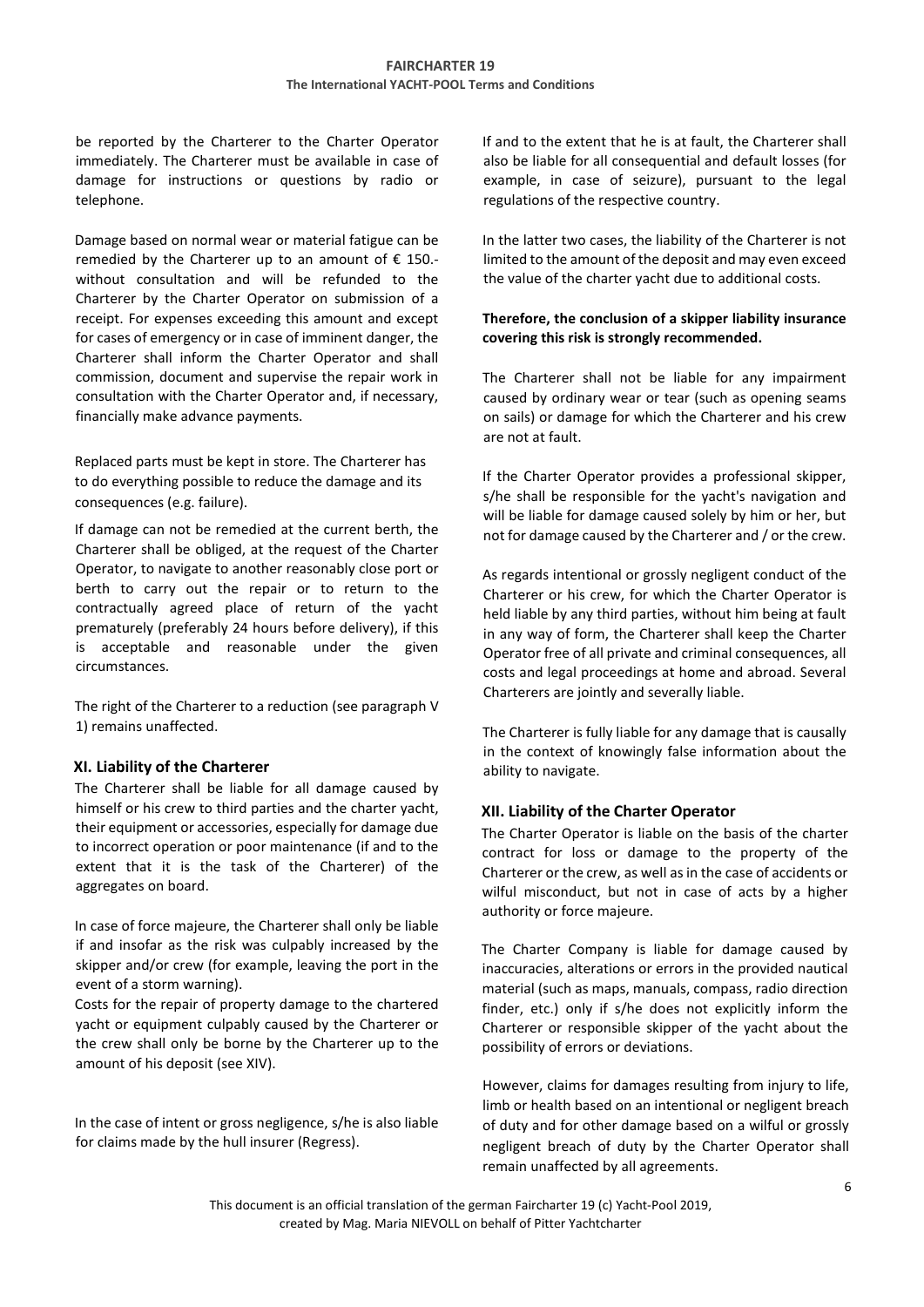## **XIII. Insurance of charter yacht**

The charter yacht is covered by a comprehensive insurance for property damage to ship and equipment. In addition, a ship liability insurance without deductibles on a lump-sum basis for personal injury and property damage. The coverage of the ship's liability insurance is at least one million euros or dollars, depending on the currency of the policy.

Personal injury caused by accidents on board, damage to the goods carried by the Charterer and crew, as well as intentional or grossly negligent damage are not covered by the comprehensive insurance, so that in principle not the Charterer, but the responsible person is liable for the corresponding fault.

The existence of a comprehensive insurance means no indemnity of the Charterer by the Charter Operator for damage that the comprehensive insurance company does not cover, because it is based intent, gross negligence or disregard of the provisions of the charter contract (for example, navigating outside the agreed area) or in respect of which the hull insurer can take recourse.

#### **XIV. Deposit**

Unless otherwise agreed, the Charterer makes a deposit in accordance with the charter contract. The deposit must be paid in cash or by credit card when the yacht is handed over or in advance by bank transfer.

Up to this amount, the Charterer is liable per charter cruise and only for material damage to the chartered yacht and its accessories, for lost equipment and theft caused by him or his crew (see XI. Liability of the Charterer).

The deposit is immediately due for repayment on the return of the yacht and in case of a damage-free charter cruise. This does not apply if the Charterer refuses to sign a correct acceptance report or if it has been agreed otherwise.

If any possible repair work can or should only be made at a later date and if it can be foreseen that the expenses will amount to less than half of the amount deposited, then at least half the deposit is due for repayment immediately.

# **XV. Further agreements, general information, notes 1) Legal classification / liability of the parties (Charter Agency / Charter Company / Charterer):**

If the charter contract is concluded via a charter agency, it acts as an intermediary between the Charterer and the Charter Operator. A liability of the mediating agency takes place exclusively within the scope of the tasks and responsibility of an intermediary based on the contractual relationship existing with the Charterer. As regards this present contract as well as any future changes to the contract and unilateral declarations of the Charterer to the Charter Operator, the agent acts as authorized

representative in the name and on behalf of the respective Charter Operator and is entitled to collect due payments.

#### **2) Price list, deviations, changes**

If there are any doubts or ambiguities, the fees apply in accordance with the current list of fees of the Charter Operator. In the event that taxes, fees or charges, which are included in the charter fee by law, increase or decrease, without the parties having any influence on such increases, the Charter Operator and the Charterer shall agree on a corresponding adjustment of the contract.

### **3) Deviating charter contracts / second contracts to be signed on site**

Due to regulations in the country of the Charter Operator, the Charterer may need to have a charter contract on board that is written in the language of the host country.

If the content of the national secondary agreement deviates from this contract and the "International T & C of the YACHT-POOL FairCharter-Contract", it is agreed between the Charter Operator and the Charterer that this contract shall apply exclusively according to the "International T & C of the YACHT-POOL FairCharter-Contract".

In agreement with the agent (charter agency), the Charterers and Charterer Operator declare that a national secondary contract signed between Charterer and Charter Operator shall have no effect in favour of or against the agent.

#### **4) GPS tracking of the charter yacht**

The Charterer agrees that the ship's location and vessel data can be recorded by means of electronic systems ("tracking") and transmitted to the base, the Charter Operator and in the event of damage to the insurer. Furthermore, the privacy policy of the Charterer shall apply.

# **XVI. Final provisions (applicable law, severability clause)**

The chartering takes place according to the legislation applicable within the charter area.

Verbal commitments or side agreements are only valid for both parties after written confirmation.

Should any provision of this contract be or become invalid in whole or in part, this shall not affect the validity of the remaining provisions. Instead of the invalid provision, a provision shall be deemed to have been agreed which comes closest to the economic purpose of the parties. The same applies in the case of a contractual loophole.